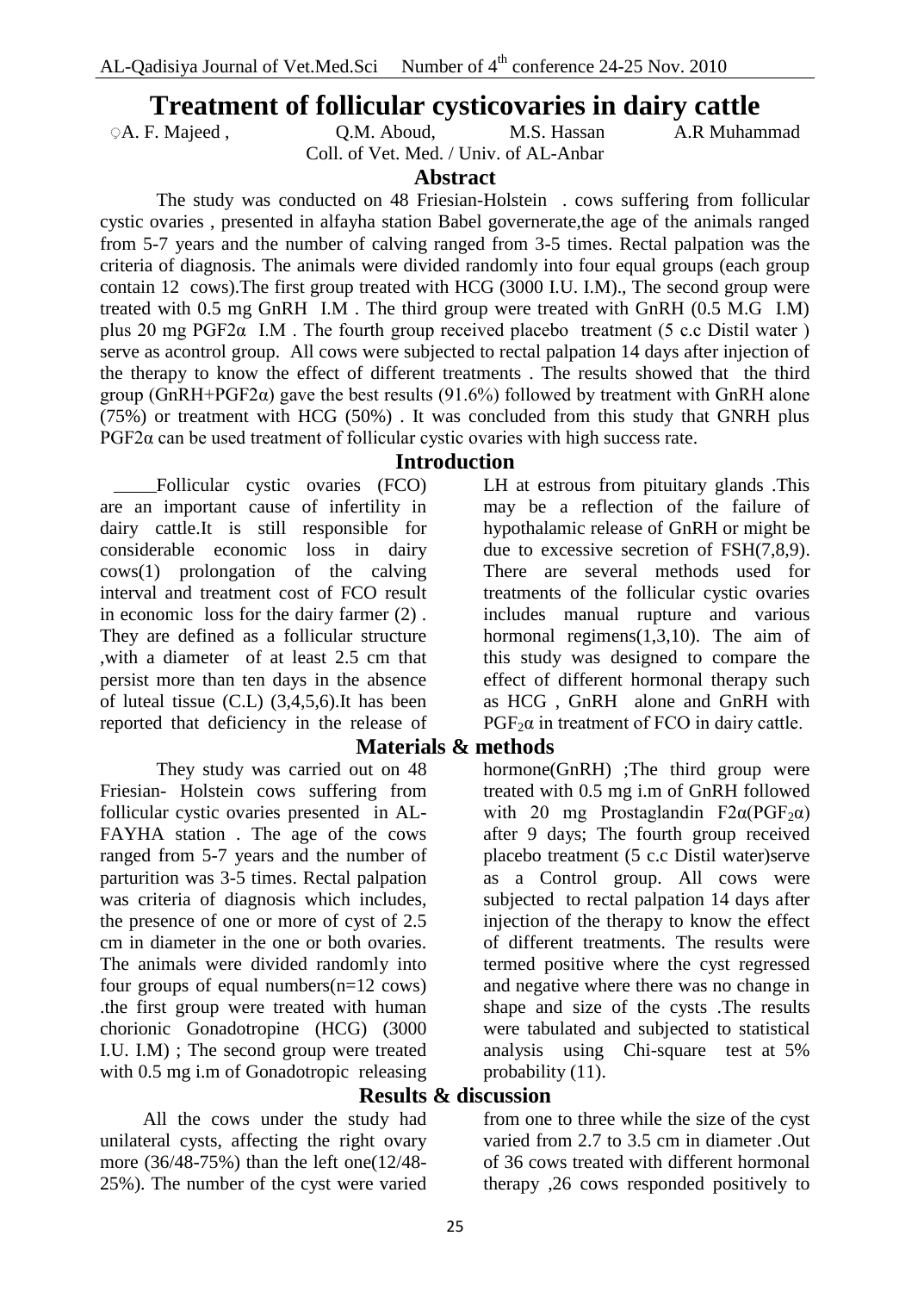the treatment Schedules .Treatment with GnRH followed 9 days with  $PGF<sub>2</sub>α$  gave the best results (91.66%) followed by GnRH alone (75%), and HCG(50%).while the control group showed spontocows recovery in two cases (16.66%). There was a significant difference  $(P \le 0.05)$  between different hormonal treatments . The result obtained with GnRH plus PGF2α with high response agreed with observations of several authors $(1,9)$ . This might be due to

the effect of GnRH which may cause leutinization of the cyst or ovulation of the follicles (3,12,13).GnRH has also a small molecular weight which can be repeated without immune response as occasionally produced by exogenous LH or HCG (3). PGF<sub>2</sub> $\alpha$  injection have been used as a luteolytic agent which involute all the lutein tissue in the cystic ovarian structure  $(14,15)$ 

| <b>GROUP</b> | <b>TYPE OF</b><br><b>TREATMENT</b>                                          | NO.OF<br><b>TREATED</b><br><b>ANIMAL</b> | <b>RESPONSE</b>             | EFFICACY% |
|--------------|-----------------------------------------------------------------------------|------------------------------------------|-----------------------------|-----------|
| I.           | HCG 3000 i.u.<br>i.m $(1st group)$                                          | 12                                       | 6                           | $50\% *$  |
| II.          | GnRH $0.5$ mg<br>i.m $(2nd group)$                                          | 12                                       | 9                           | $75\%*$   |
| III.         | GnRH $0.5$ mg<br>$i.m+PGF2\alpha20$<br>mg i.m after 9<br>days $(3rd group)$ | 12                                       | 11                          | 91.66%*   |
| IV.          | Distil Water<br>sc.c (Control<br>group)                                     | 12.                                      | $\mathcal{D}_{\mathcal{L}}$ | 16.66%*   |

|  | Tablele-1: Showed the response to different Hormonal treatment of FCO |  |
|--|-----------------------------------------------------------------------|--|
|  |                                                                       |  |

\*There was a significant difference(P<0.05) between different treatments.

The response to GnRH treatment agreed with other worker's (1,10,13).Cows not responded to GnRH treatment might be attributed to degeneration of theca and granulosa cell layers (14).Similar observation has been made by Majeed and Ali (13), Kesler and Garverick(3) and Garverick(1).The response obtained with HCG is is in conformation with the

previous reports (10,13,14). The low response to HCG treatment might be due to absence of uterine irritation which has been reported to improve the blood supply of the endometrium and thus enhanced its regeneration (16).From this study ,it was concluded that GnRH plus  $PGF_2\alpha$  can be used for treatment of follicular cystic ovary with high success rateز

### **References**

- 1. Garverick ,H.A., 2007.Ovarian follicular cysts, in:current Therapyin large Animal Theriogenology by R.S. Youngquist and W.R. Threlfall ED. Saunders,Elgevier P.379.
- 2. Vanholder ,.T., Opsomer ,G and Dekruif,A., 2006. Etiology follicles in dairy cattle :a review. Reprod.Nytr.Dev-46:105-119.
- 3. Kesler, D.J. and Garverick ,H.A., 1982. ovarian Cysts in dairy cattle: a cattle: a cattle: a cattle: a cattle: a cattle a cattle a cattle a cattle a cattle a cattle a cattle a cattle a cattle a cattle a cattle a cattle a cattle a cattle a cattle a cattle a cattle a cattle a cattle a c review.J.Anim.Sci.,55:1147- 1159.
- 4. Youngquist, R.S., 1986. Cystic Follicular degeneration in the cow .In: Morrow ,D.(Ed). Current Therapy intheriogenology  $2^{nd}$  ed ,WB Saunders Co.,Philadelphia ,P.243-246.